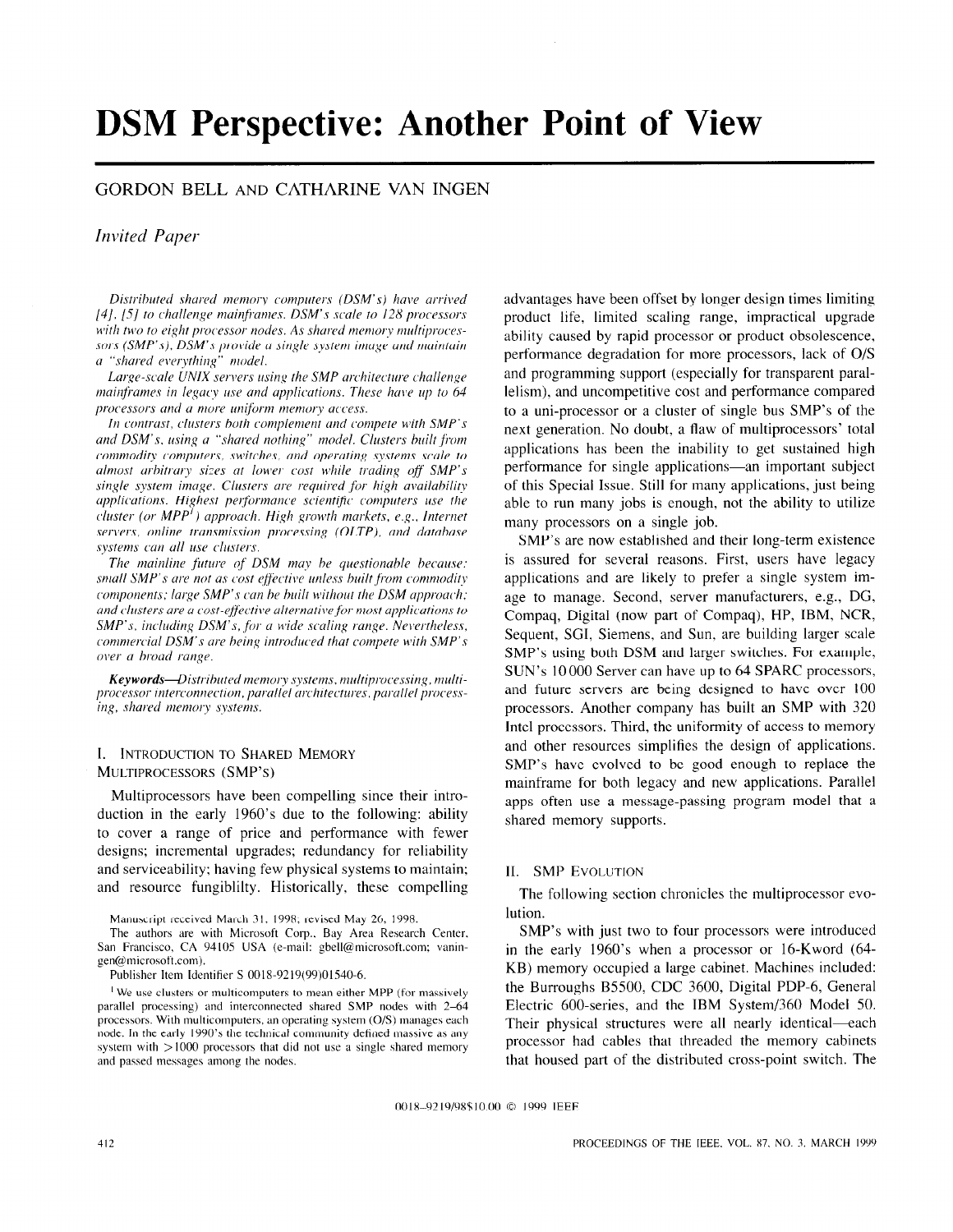cost was proportional to the product of the processors and memories for cabling and switching plus the memories and processors.

Just a few of these early multiprocessors were delivered, even though the arguments seemed compelling. However, the "cabinet multiprocessor" for the half-dozen processor mainframe has prevailed and become the mainline for Amdahl, Fujitsu, Hitachi, IBM, NEC, and Unisys mainframes. With processor caches and a central switch, memory coherence is expensive, but current mainframes are built with up to 16 processors. Cray Research supercomputers adopted the multiprocessor in 1980 for their XMP, and current supercomputers have up to 32 vector processors that connect to a common memory via a cross-point switch.

In 1971, Bell and Newell [2] conjectured that IBM could have used multiprocessors to cover the same factor of 50 performance range with only two processor types with up to ten processors. It was left as an exercise to the reader as to how this would be accomplished and how it would be used.

The CMU C.mmp project [14] connected 16 modified, PDP- 11/20 processors through a centralized cross-point switch to banks of memories. The availability of a largescale integration (LSI) chip enabled a single, central  $16 \times$ 16 cross-point switch that reduced the number of cables to just the sum of the processors and memories. By the time the system was operational, with a new operating system, a single PDP-1 l/70 could outperform the 16 Model 20 processors.

The CMU Cm\* project [6] was the first distributed shared memory (DSM)-a scalable, shared memory multiprocessor. LSI-11 microprocessors were the basic modular building block. Cm\* consisted of a hierarchy of modules. Memory accesses were local to a processor, to a cluster of ten, or to the next level in the five-cluster hierarchy. The nonuniform memory access times of the Cm\* made programming difficult, and it introduced the need for dealing with memory locality. Several operating systems were built to control Cm\*, but a message-passing programming model was required to get reasonable speedup. Today, many highly mas required to get reasonable speedup. Today, many mginy paranci .

#### A. Emergence of Mainstream SMP's

 $M$ s based on commodity microprocessors microprocessors microprocessors  $M$ with Divit S based on commodity increprocessors used in PC's and workstations were first introduced in the mid-1980's by  $\text{Encoder}^2$  and Sequent. All major vendors followed, including Intel beginning in the early 1990's. These "multis" [3] used a common bus to interconnect single chip microprocessors with their caches, memory, and I/O. The "multi" is a natural structure because the cache reduces memory bandwidth requirements and simultaneously can be interrogated, i.e., "snooped" so that memory coherence is nicely maintained across the entire memory system.

Bell correctly predicted that the "multi" structure would be the basis for nearly all subsequent computer designs for the foreseeable future, because the incremental cost for

 $2$  Bell was a company founder.

another processor is nearly zero. Two kinds of "multis" exist due to electrical signaling and shared bus bandwidth issues: "single board multis" with two-four processors and memory mounted on one printed wire board (which are the most cost effective) and "backplane multis" consisting of a backplane interconnecting up to 16 modules with two-four processors and their memories. One can foresee "single chip multis" with "on chip" memories.

# B. DSM Enters the SMP Picture

In 1992 KSR<sup>3</sup> delivered a scalable computer with a ring connecting up to 34 multis, each with a ring of 32 processors. The KSR-1, was the first cache coherent, nonuniform memory access (cc-NUMA) multiprocessor. DSM was also a cache only memory architecture because memory pages migrated among the nodes. Programs could be compiled to automatically utilize a large number of processors. Like all other computers with nonuniform memory access, the performance gain depended on program locality and communication granularity. Nevertheless, KSR stimulated an interest in all communities for scalable multiprocessors based on the "multi" as a component by providing an existence proof.

Protic et al. [10] chronicle the progress and various impediments to DSM. They include reprints of the various systems, e.g., KSR-1, DASH, SCI systems, and components. Attempts were made to use software to create a shared memory environment using clusters [S]. Due to the overhead of a software approach, the important benefit was to stimulate a model and need for a shared memory environment. In 1998, software solutions to provide an SMP environment on multicomputers remains a research topic and challenge. The authors remain skeptical of this approach.

DSM breaks through the "multi" scalability barrier to maintain the simple single system image programming model. The approach is modular: multis are connected with fast cache coherent switching. This modularity allows upgrade ability as well as some expandability over time (and perhaps model changes), but at a penalty determined by the size of the modules, their interconnection bandwidth, and applications. However, significant challenges still exist 191, [lo] for them to have a certain future as a standard technique for building SMP's.

In 1998, several manufacturers are delivering cc-NUMA DSM multiprocessors with up to 32 or up to 128 processors that interconnect with client internodes links or switches, e.g., rings or cross-port switches. The SC1 Origin with up  $t_{\rm s}$ ,  $t_{\rm m}$  and  $t_{\rm s}$  port switches. The set  $\sigma_{\rm r}$  with  $\sigma_{\rm r}$ to 120 processors uses uncer mass among the two processor and memory nodes and is based on the Stanford DASH project [7]. Other manufacturers, e.g., DG and Sequent, use the Scalable Computer Interface at a relatively low, 1-<br>Gbyte/s rate for maintaining memory coherence. Convex,  $\frac{1}{2}$  and for maintaining inchiney concidence. Convex,  $\frac{1}{2}$  intermodule communication to maintain to maintain the maintain section to maintain  $\frac{1}{2}$  to  $\frac{1}{2}$ intermodule communication together with SCI to maintain coherence.

 $3$  Bell was an investor and advisor to the company.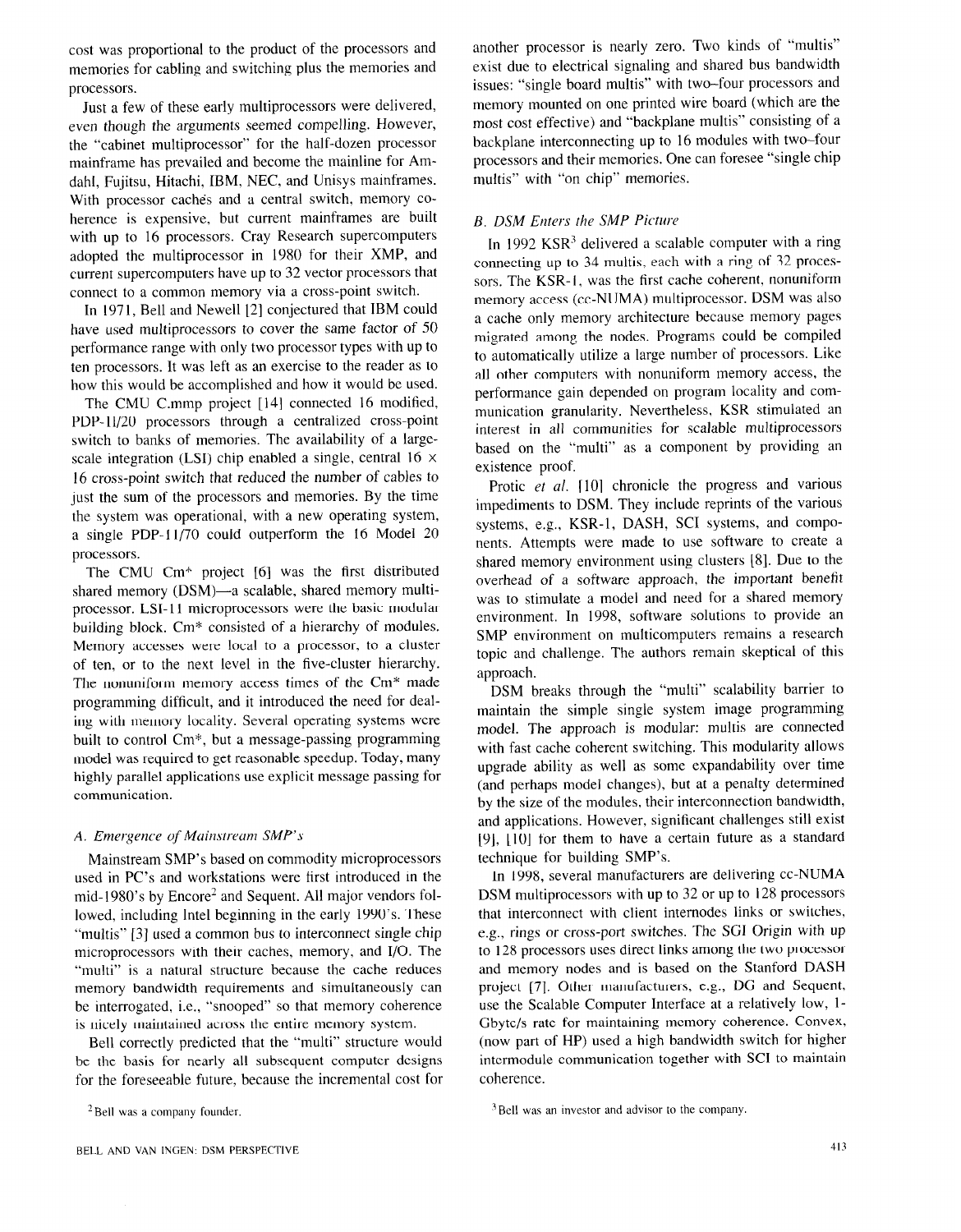This slow but steady evolution seems to ensure that DSM's will continue to have a place in future architectures. However, the "optimum" computer measured in ops/sec/\$ is still either a uni-processor or "single board multi." With faster processors, minimizing memory latency among the processor accesses becomes critical to performance. With denser silicon, more of the platform interconnect logic can migrate into the processor. If these two trends lead to wider variations in memory timing, maintaining a single system image will exacerbate cost-effective designs. However, for high-performance applications, having a single shared memory is likely to be the critical success factor even if the user has to manage it.

#### III. CLUSTERS: SMP COMPETITOR AND COMPLEMENT

Clustering is an alternative to the SMP and DSM, while complementing it for reliability and for large-scale systems with many processors. Today, tying together just plain old microcomputers or "multis" claims the world heavyweight title for both commercial and technical applications. To understand clusters as an alternative, we backtrack to the mid-1980's, when the research programs were put in place to build high-performance computers and clusters, i.e., when VAX clusters began to be deployed.

Clusters have been used since Tandem introduced them in 1975 for fault tolerance. Digital offered VAX clusters in 1983 that (like Tandem) virtually all customers adopted because they provided incremental upgrade ability across generations. Users had transparent access to processors and storage. IBM introduced mainframe clusters or Sysplex in 1990. UNIX vendors are beginning to introduce them for high availability and higher than SMP performance.

By the mid-1980's, ARPA's Strategic Computing Initiative (SCI) program funded numerous projects to build scalable computers (e.g., BBN, CalTech, IBM, Intel, Meiko, Thinking Machines). Most of these efforts failed, but the notion of MPP and scalability to interconnect thousands of microcomputer systems emerged. Message-passing standards such as MPI and PVM solidified as applications were modified to use them. If future hardware provides faster message passing, then the need for SMP's for technical computing will decline.

In 1988, Oracle announced development of their parallel database engine Oracle Parallel Server (OPS). Early development was VAX cluster-based and the shared disk design owes much to that heritage. When OPS went into production in 1992, it virtually defined commercial clustering in the Unix market.

In 1998, the world's fastest computer for scientific calculations is a cluster of 9000 Intel Pentium-Pro processors, which operates at a peak-advertised performance of 1.8 Teraflops. The Department of Energy's Accelerated Strategic Computing Initiative (ASCI) is aimed at one Petaflops by 2010. The first round of teraflop sized computers are all clusters from  $Cray/SGI<sub>+</sub><sup>4</sup> IBM, and Intel.$ 

Table 1 gives various characteristics of the alternative structures. From the table we see that the key differences are in user transparency of scaling range, and ease of programming. The long-term existence of SMP's favors their use. For many commercial and server apps, the apps hide the need to parallelize and this favors clusters.

Note that DSM and clustering ally for the highest performance but are competitors otherwise. DSM competes with clusters along all the scalability dimensions: 1) arbitrary size and performance; 2) reliability (single image versus one operating system per node); 3) spatial or geographical distributability (computers can be distributed in various locations); and 4) cross-generation upgrades.

#### IV. THE COMMERCIAL MARKET

Commercial computing applications have used multiple cooperating machines for many years. Traditional mail, file, print, database, and online transaction processing servers have long constituted the bulk of the computing market. These servers are now are being joined by new servers for web pages and streaming multimedia. These applications are not small-several web sites qualify among the 100 most powerful computer systems. For example, the website "microsoft.com" uses a cluster of over 200 SMP computers for a total of 600 processors.

Commercial applications can utilize cluster technology because the cluster can be made to provide a transparent environment for applications. Applications have natural parallelism in the parallelized database and queue of transactions that buffer the application developer and end user from that parallelism. The combination of commodity prices and visual database tools are making databases almost ubiquitous—they are inexpensive, easy to use, and more information always seems to be required. Once the database engine has been parallelized and a multithreaded transaction processing monitor supplied, applications which use that environment inherit parallelism.

Commercial systems are evolving a robust infrastructure for distributing applications, through both web and object oriented technologies. Middleware tools for coding and deployment simplify dynamically partitioning a package across servers. Two-tier client-server configurations are being replaced by three-tier client-application-database clusters. Web servers that deliver pages and stream data can be simple clone or affinity clusters.

While commercial computing is naturally parallel, there appear to be a number of practical limits for both multiprocessors and clusters. For example, very large transaction rates are achieved by both parallelism (putting more processors to work on the problem) and then data partitioning (reducing contention for access to storage). Today, the practical (not benchmark-touted) parallelism limit is between 16 and 32 processors for multiprocessors, including the 32 processor DSM's from DG and Sequent-adding more processors within the same box does not result in added throughput. Data and execution partitioning within a cluster is required to go beyond this 32-processor limit.

<sup>&</sup>lt;sup>4</sup> Cray/SGI interconnects four 128-processor DSM computers in a cluster of 5 12 processors.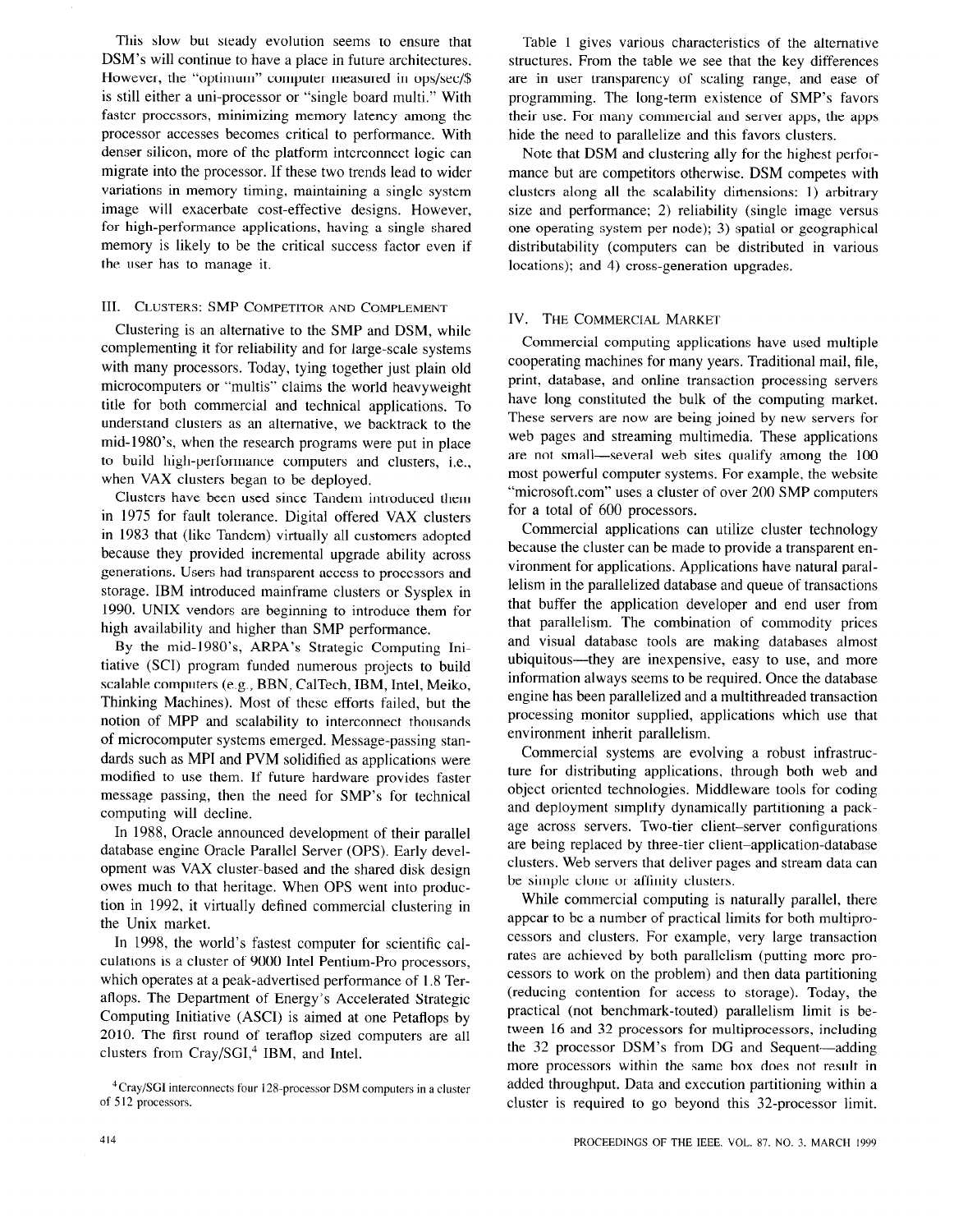| Characteristic                                     | <b>Clusters</b><br>Shared nothing                                                                                                                                                                   | DSM (examples)<br>Nearly shared everything                                                                                                                                | SMP (examples)<br>Shared everything                                                                                                                                                                                             |
|----------------------------------------------------|-----------------------------------------------------------------------------------------------------------------------------------------------------------------------------------------------------|---------------------------------------------------------------------------------------------------------------------------------------------------------------------------|---------------------------------------------------------------------------------------------------------------------------------------------------------------------------------------------------------------------------------|
| Scaling range<br>(examples)                        | 2-Thousands (MPP).<br>Uses commodity nodes<br>and switches.<br>Lowest system cost.                                                                                                                  | SGI: 2-128 (Large scaling<br>range with one node type.)<br>DG: 4-32 (Low cost to<br>scale. Cluster competitor.)                                                           | SUN models: 1 to 2, 8, 14,<br>30; 16-64 (Many models or<br>configurations required to<br>cover a wide range.)                                                                                                                   |
| Commercial<br>(databases.<br>OLTP. Web<br>Servers) | High availability using<br>replication.<br>Commercial apps scale<br>well and transparently.                                                                                                         | See SMP<br>Parallelization is easier than<br>for technical apps and hence<br>is a cost-effective<br>alternative to clusters                                               | Legacy commercial apps<br>where database vendors<br>require shared disks<br>Apps scale within the size<br>constraint of SMP                                                                                                     |
| Technical<br>(sans vectors)                        | Massively Parallel<br>Processing (MPP)                                                                                                                                                              | See SMPs. Depends on the<br>interconnection and apps.                                                                                                                     | Have been used as a vector<br>processor alt. for parallelism                                                                                                                                                                    |
| <b>Strengths</b>                                   | Indefinite scaling with<br>commodity nodes.<br>Generations and models<br>may be mixed.<br>Nodes may be dispersed.<br>Used when apps. and<br>system hide parallelism.                                | See SMPs.<br>Cost-effective alternative to<br>SMP <sub>s</sub><br>SGI demonstrates ability to<br>have a wide range.<br>DG demonstrates the ability<br>use low cost nodes. | A single system for a large<br>range of apps.<br>Easier to build than DSMs<br>Handles legacy apps by<br>given uniform (fungible)<br>access to all resources.                                                                    |
| Weaknesses                                         | Separate nodes and<br>operating systems to<br>maintain.<br>Apps that require all<br>resources may be more<br>difficult to parallelize.<br>Databases and OLTP<br>must hide parallelism for<br>users. | See SMPs.<br>Depending on the hardware,<br>software, and apps, SMP<br>benefits may not be<br>realizable.                                                                  | Large systems require<br>clustering.<br>More expensive than large<br><b>DSMs</b><br>Several models needed to<br>cover large range.<br>Large systems must be co-<br>located.<br>Minimal upgrade across<br>processor generations. |

Such partitioning requires significant engineering in the database engine or the applications package. While scalable partitioning is still a niche, it is definitely an expanding niche with visible engineering progress.

The relative growth in the commercial market combined with the viability of clustering in that market will continue to lessen interest and investment in technical computing. The historic difficulties in scaling database engines to very large SMP systems will apply to DSM as well. The newer package development technologies and web servers are targeted to clusters. Higher cost SMP's and DSM's are being sold into the commercial market for certain applications such as decision support where they do have the advantage of a single large address space, IO bandwidth, and familiarity.

## V. THE TECHNICAL MARKET

Technical applications are traditionally computation and visualization but are increasingly database oriented. Technical applications come from a few independent software vendors (ISV's) or are written directly by users for specific problems. Above the desktop, each parallel application is expensive to create, maintain, and must be tuned to a specific machine. Parallelism is not well hidden from the application developer during coding or tuning. The chief advantage of a shared memory is that it provides fungible

resources and fast access for message passing using the message-passing interface (MPI). Automatic parallelization that utilizes two decades of legacy parallel vector programs is still a challenge.

Technical applications are more sensitive to synchronization and communication latency than commercial applications designed to deal with disk latencies. Commercial performance depends on record throughput per second; disk access latency often hides computing or messaging latency. Technical performance depends a great deal on floating point operations per second and hiding latency inherent in distributed computing or DSM is usually difficult. However, more recently the need for large memories and disk arrays also favors low-cost PC technology.

Technical users may not see the need for large SMP systems (including DSM's) for various reasons.

- 1) Users are content with personal computers that are improving at 60% per year. Today's personal computer would have been classed as supercomputer five years ago.
- 2) Users with large-scale problems are assembling clusters of 10-100 PC's such as Beowulf, Loki, and Hyglac [12], [13] for specific applications. Two decades ago users deserted computing centers and installed their own VAX computers in a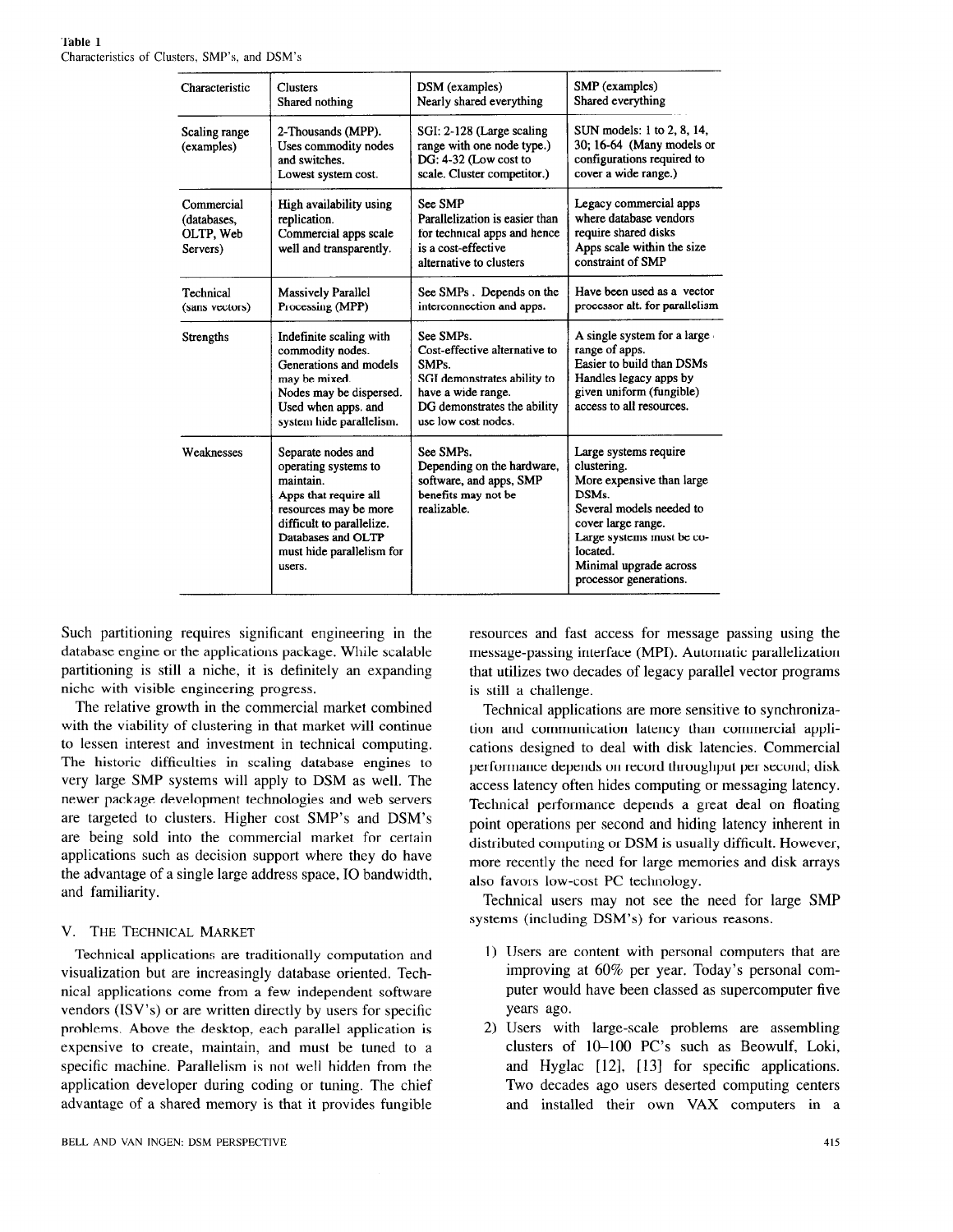similar fashion. For example, the number of NSF supercomputing centers has declined from five to two in the last two years.

- 3) Most technical users do not have the few million dollars necessary to purchase a 64-128 way SMP or DSM that competes with a traditional supercomputer.
- 4) Above today's 128-node DSM's, MPP's are built as clusters. Programs that require the entire machine see a machine-specific, three-tier hierarchy of multiprocessor, DSM, and cluster. Message-passing is the program model.
- 5) In the worldwide market, DSM must compete with vector processors that support technical applications in an evolutionary fashion, minimizing end user impact. In the United States, shared DSM resources compete with PC clusters or workstations. Our technical market seems likely to remain centered on the few (two-eight) processor node due to both problem scope and cost effectiveness.

# A. High-Performance Technical Applications Rely on All Structures

Looking at the 500 highest performance technical computers in June 1998, there are 107 vector processor supercomputers including clusters of supers, 69 T3D/E Cray and 75 IBM SP2 MPP's (clusters), 25 HP and 91 SGI DSM's, 112 SUN SMP's, and nine other clusters. One cluster of four 64-processor SUN SMP is in the top 50. Only one HP and one SGI DSM are in the top 100. From the data, it is clear that DSM's have yet to impact the highest performance computers, but they are an important comparison performance comparison, our moy are an important  $\frac{1}{2}$ 

cost effective.<br>We believe the strongest technical computing supporters of large DSM machines are likely to be a few of the U.S. government and  $\frac{d}{dx}$  who use the state  $\frac{d}{dx}$ government labs who use them in clusters, Omess adopted widely by commercial users, DSM will remain in the small. higher priced niche. This downward trend will be exacerbated as future PC's are connected with higher performance switches. Since the programming model is often focused on message passing, SMP's offer little advantage over clusters.

## VI. PROGNOSIS

DSM is currently utilized where users have legacy code, b currently utilized where users have legacy code, a compelling application for an SMP, and where managers desire the simplicity of one larger system verses multiple independent computers. The important future for DSM is to be able to take off-the-shelf, commodity-based one-four processor SMP PC's and simply interconnect them. This is the approach used by DG and Sequent for their 32processor systems. The DG 32-processor DSM system has comparable performance to the Sun 24 processor SMP for commercial OLTP benchmarks but costs significantly less.

Alternatively, the PC barbarians have arrived at the big server gates with do-it-yourself, commodity clusters. While DSM sales are expanding, manufacturers are likely to have a dwindling replacement market for customers with

a few million dollars to spend. Retreating to the highend only works for a few manufacturers, and not forever. The important market segment for DSM's is increasing the scaling range using one-four-node PC components.

Clusters will also compete with small DSM systems because of the cost penalty. DSM still fails two important scalability tests: scaling geographically and across rapidly evolving generations. The commercial market focus on clusters for fault containment, and three-tier application deployment will continue to improve and standardize that alternative. Trends in high-speed networking are closing the gap in system cross-sectional communications (memory) bandwidth, making clusters more ubiquitous.

The next generation of large PC servers could tip the balance away from DSM. On the other hand, applying DSM technology to the PC architecture could ensure its long-term significance, but only if it gets adopted across the entire industry. Commoditization will take at least a three-year development generation. Meanwhile, DSM systems must offer additional value in scalability for not a negligible price penalty since clusters work so easily for high-volume applications.

## ACKNOWLEDGMENT

The authors would like to thank the editors and reviewers who stimulated them to solidify and clarify their position so as to present DSM in a less biased light. They are especially indebted their colleague J. Gray for his interaction and tireless editing of two of the drafts.

## **REFERENCES**

- [II ASCI (descriptions of each of the high-performance comptuers). ASCI (descriptions of each of the high-performance com Online.] Avaliable WWW: http://www.llnl.gov/asci/.
- [21 C. G. Bell and A. Newell, Computer Structures: Readings and Examples. New York: McGraw-Hill, 1971.
- *Examples.* New YOTK: MCGraw-HIII,  $19/1$ . C. G. Ben, Munis: A new class of mumprocess
- Science, vol. 228, pp. 462–467, Apr. 26, 1985. G. Bell, "Ultracomputers a teranop before its ACM, vol. 35, no. 8, pp. 27-47, Aug. 1992.
- [51 vol. 39, no. 3, pp.  $[1-15, \text{Mar. } 1996, \dots]$ "1995 Observations on supercomputing alternatives: Did the MPP bandwagon lead to a cul-de-sac?," Commun.  $ACM$ ,
- S. H. Fuller, D. P. Siewiorek, and R. J. Swan, "Computer modules: An architecture for large digital modules," in  $\hat{P}roc$ . 1st Annu. Symp. Computer Architecture (ACM/SIGARCH), Dec. 1973, pp. 231–236.
- 1973, pp. 231–236.<br>[7] D. Lenoski, J. Laudon, T. Joe, D. Nakahira, L. Stevens, 7 Gupta, and J. Hennessy, "The DASH prototype: Implemen tation and performance," in *Proc. 19th Int. Symp. Comp*. Architecture, Gold Coast, Australia, May 1992, pp. 92-103.
- Architecture, Gold Coast, Australia, May 1992, pp. 92–103.<br>[8] K. Li and R. Schafer, "A hypercube shared virtual memory system," in Proc. 1989 Int. Conf. Parallel System. Reprinted in J. Protic, M. Tomasevic, and V. Milutinovic, Distributed Shared Memory: Concepts and Systems. Piscataway, NJ: IEEE Press. 1998, pp. 121-128.
- *Newslett.*, pp. 7–12, Sept. 1996. [9] V. Milutinovic, "Some solutions for critical problems in the theory and practice of DSM," IEEE TC Comput. Architecture
- J. Protic, M. Tomasevic, and V. Milutinovic, "Distributed shared memory: Concepts and systems," IEEE Parallel and ted Technol., vol. 4, pp. 63–79. Summer 1996.
- $[11]$ **Distributed Shared Memory Conc** Distributed Shared Hemory. Com<br>Piscataway, NJ: IEEE Press, 1998, p. 365.
- [12] D. Ridge, D. Becker, P. Merkey, and T. Sterling, "Beowulf: Harnessing the power of parallelism in a pile-of-PC's," in  $Proc$ IEEE Aerospace Conf., 1997, pp. 79-91.